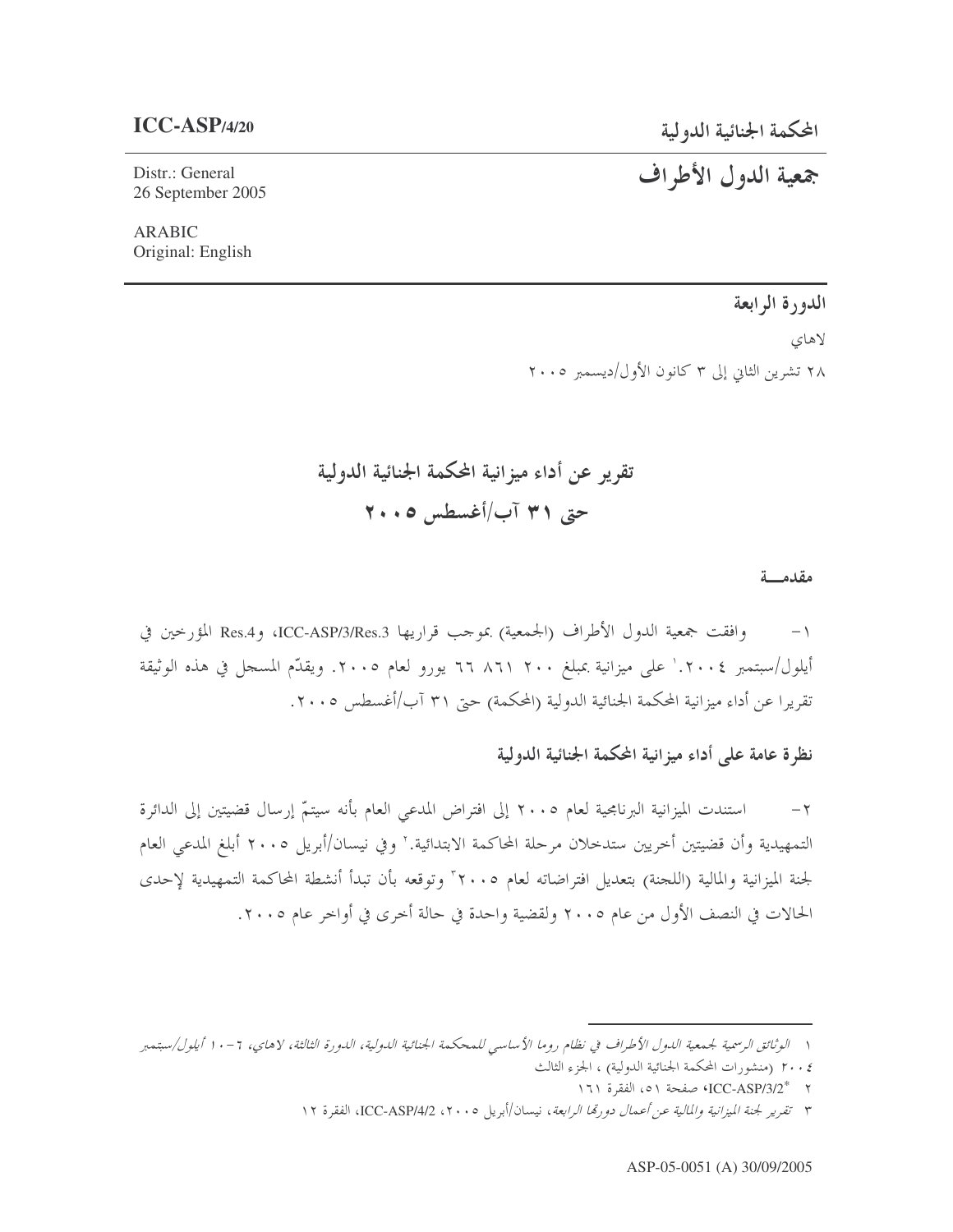وقد أثرت هذه الافتراضات المنقَّحة على تنفيذ الميزانية المعتمدة لعام ٢٠٠٥. وكان الأثر الرئيسي هو  $-\tau$ تأحير تعيين الموظفين في الوظائف الثابتة، مثل الوظائف المتصلة بالمحاكمة الابتدائية. ويوضح الجدول ١ استخدام الموارد حسب بنود الانفاق. وكما يتضح من ذلك الجدول يبلغ معدّل التنفيذ الشامل لميزانية المحكمة ٤٨,٤ في المثة في حين يبلغ معدّل تنفيذ "التكاليف الخاصة بالموظفين" ٤٣٫٥ في المثة. ومن ناحية أخرى يبلغ معدّل تنفيذ بند "المساعدة المؤقتة العامة" في الميزانية ١٣٠,٤ في المئة وتم إنفاق مبلغ ٠,٩ مليون يورو زيادة عن الاعتماد المخصِّص له. ويرجع هذا الانفاق الزائد في جزء منه إلى أنشطة التحقيق والادعاء التي اعتمدت على المساعدة المؤقتة العامة وفي جزء آخر إلى تعيين مساعدة مؤقتة عامة لأمن مبني المحكمة بدلا من التعاقد الخارجي مع شركة محلية. ومما يُذكر أن الشركة المحلية التي كانت توفُّر الأمن الفعلي لمبني المحكمة أفلست في نماية ٢٠٠٤. ونتيجة لذلك أعيد توجيه الأموال المخصصة لهذا العقد الخارجية إلى المساعدة المؤقتة العامة وتمّ تعيين أغلبية موظفي الأمن الذين كانوا يعملون لدى مقدّم الخدمة الذي أشهر إفلاسه كموظفين مؤقتين.

كان استمرار وعي المحكمة بالتكاليف عاملاً مساهما آخر في معدّل التنفيذ الشامل الذي بلغ ٤٨,٤ في  $-\xi$ المئة. ولا يتضح ذلك فقط في الجهود المبذولة للحصول على أفضل المنتحات بأقل الأسعار لكنه يتضح أيضا في التعديلات التي أدخلت في النفقات المخططة (مثل الوظائف) تمشيا مع تطوّر أنشطة المحكمة.

> ويرد مزيد من التفاصيل في الجدول ١ أدناه  $-\circ$

الجدول ۱ أداء الميز انية في ٥ • • ٢ : استخدام الموارد حسب بند الانفاق (بألاف اليورو)

| ٪ لمعدل التنفيذ حيّ                   | الرصيد غير المربوط                                                   |                        |                                                  |                                          |
|---------------------------------------|----------------------------------------------------------------------|------------------------|--------------------------------------------------|------------------------------------------|
| ۳۱ آب/أغسطس                           | حتی ۳۱ آب/                                                           | النفقات حتى ٣١         | الميز انية المعتمدة                              |                                          |
| $\mathbf{y} \cdot \cdot \mathbf{z}$   | أغسطس ٢٠٠٥                                                           | آب/أغسطس ٢٠٠٥          | $^2$ لعام ۲۰۰۵ $^3$                              |                                          |
| $\lvert \xi \rvert$                   | $\lfloor \tau \rfloor = \lfloor \tau \rfloor - \lfloor \tau \rfloor$ | $\lfloor \tau \rfloor$ | $\vert \cdot \vert$                              |                                          |
| $2\lambda,7$                          | Y · YA                                                               | ۳۳۳ ۱                  | $2 \cdot 11$                                     | القضاة                                   |
| $\mathcal{E} \Lambda$ , $\mathcal{L}$ | $r \cdot r$                                                          | $1.9 \mu \mu$          | $\{ \cdot \mid \cdot \rangle$                    | الجعموع الفرعي                           |
| $\S 7,0$                              | 19.50                                                                | 1279                   | rr792                                            | التكاليف الخاصة بالموظفين                |
| 11, 2                                 | $(\lambda 70)$                                                       | $T V \$                | Y 129                                            | المساعدة المؤقتةالعامة                   |
| $\vee, \wedge$                        | 177.                                                                 | $\setminus \cdot \vee$ | $\gamma$ $\tau \tau \gamma$                      | المساعدة المؤقتة للاجتماعات              |
| $\Upsilon \vee, \Lambda$              | $\Gamma \setminus \Lambda$                                           | ٦٩                     | <b>TAY</b>                                       | العمل الإضافي                            |
| 70,9                                  | ۳۹۸                                                                  | ۱۳۹                    | $\circ$ $\uparrow$ $\vee$                        | الحبراء الاستشاريون                      |
| $\mathcal{E}$ A, $\mathcal{L}$        | $\mathbf{r}$ . $\mathbf{r}$                                          | 11.791                 | $\Gamma$ $\Lambda$ $\Lambda$ $\Gamma$ $\epsilon$ | المحموع الفرعي-التكاليف الخاصة بالموظفين |

٤ تُراعى الميزانية المعتمدة التعديلات التي أحريت في أمانة الدول الأطراف لزيادة توضيح متطلبات الميزانية وقرارات جمعية الدول الأطراف.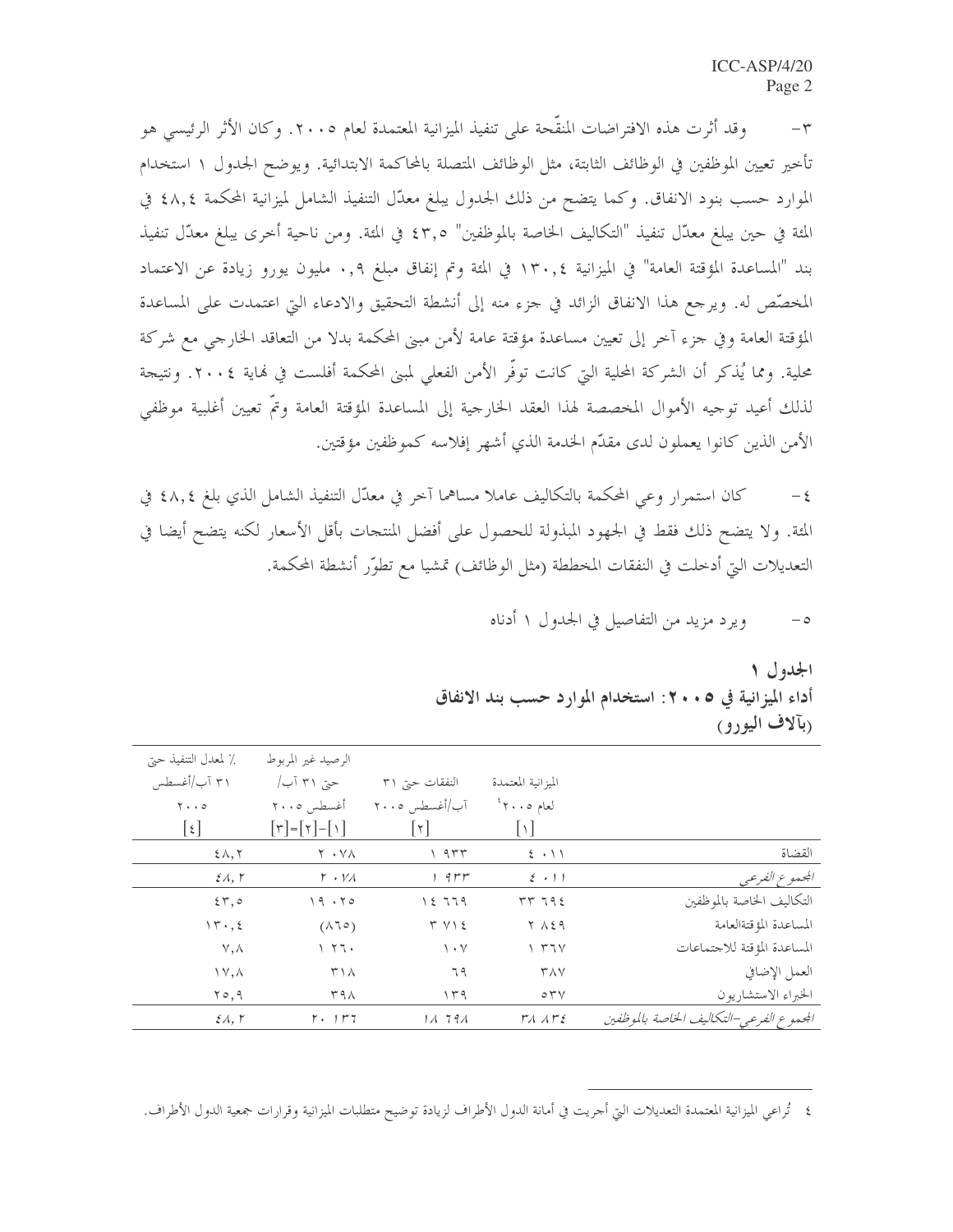| $2\lambda, 2$             | TE OE9                    | YY Y E       | 77 191                            | المجموع– المحكمة                             |
|---------------------------|---------------------------|--------------|-----------------------------------|----------------------------------------------|
| $\mathcal{E}$ A, Y        | ه ۳۳ ۲ ۱                  | 11 V11       | $\Gamma \xi \rightarrow \xi \tau$ | الجموع الفرعي–التكاليف غير المتصلة بالموظفين |
| 25.7                      | Y TVY                     | $\sqrt{125}$ | 5.147                             | الأثاث والمعدّات                             |
| $\circ$ 7, 9              | 511                       | 571          | $\Lambda V$ $\Upsilon$            | اللوازم والمواد                              |
| 25,7                      | ۳ ۳٤٤                     | ۲ ٦٥٩        | $7 \cdot \cdot 7$                 | مصروفات التشغيل العامة                       |
| 29.7                      | $0 \text{ } \text{ } 70.$ | 0170         | $\cdot$ { $\cdot$                 | الخدمات التعاقدية بما فيها التدريب           |
| $\circ \cdot \cdot \cdot$ | ع ۲                       | ۲٤           | ξλ                                | الضيافة                                      |
| 75, 7                     | 972                       | ۱ ۶۳۸        | Y OVY                             | السفر                                        |

٦– ويوضح جدول ٢ والشكل ١ أدناه أداء الميزانية حسب البرامج الرئيسية. وسيرتفع معدّل التنفيذ المنخفض حاليا في البرنامج الرئيس الرابع – أمانة جمعية الدول الأطراف في الأشهر القليلة القادمة نظرا إلى عقد اجتماعات كبرى في النصف الثاني من السنة.

> الجدول ٢ أداء الميزانية في ٢٠٠٥: ملخص الأداء حسب كل برنامج رئيسي ربألاف اليورو)

| ٪ لمعدّل التنفيذ حتى                | الرصيد غير المربوط                     |                          |                        |        |                            |
|-------------------------------------|----------------------------------------|--------------------------|------------------------|--------|----------------------------|
| ۳۱ آب/أغسطس                         | حتی ۳۱ آب/                             | النفقات حتى ٣١           | الميزانية المعتمدة     |        |                            |
| $\mathbf{Y} \cdot \cdot \mathbf{0}$ | أغسطس ٢٠٠٥                             | آب/أغسطس ٢٠٠٥            | لعام ٢٠٠٥              |        |                            |
| $[\mathfrak{t}]$                    | $[\uparrow] = [\uparrow] - [\uparrow]$ | $ \tau $                 | $\cup$                 |        |                            |
| 57,                                 | T95V                                   | YY                       | $Y \uparrow \cdot \xi$ | الأول  | البرنامج الرئيسي           |
|                                     |                                        |                          |                        |        | القضاة                     |
| $\xi \xi, V$                        | 9517                                   | $\lor$ 7 $\lor$ $\star$  | 11.77                  | الثاني | البرنامج الرئيسي           |
|                                     |                                        |                          |                        |        | مكتب المدعي العام          |
| 59,                                 | 19.55                                  | <b>18 744</b>            | $\tau v \tau v$        | الثالث | البرنامج الرئيسي           |
|                                     |                                        |                          |                        |        | قلم المحكمة                |
| $\mathsf{r}\wedge,\vee$             | 1905                                   | Y Y E                    | $\uparrow$ 1 A A       | الرابع | البرنامج الرئيسي           |
|                                     |                                        |                          |                        |        | أمانة جمعية الدول الأطراف  |
| $\wedge$ 9, $\vee$                  | $\mathbf{y} \wedge \mathbf{y}$         | $\Lambda$ $\circ$ $\tau$ | $\gamma \cdot 70$      | الخامس | البرنامج الرئيسي           |
|                                     |                                        |                          |                        |        | الاستثمار في مباني المحكمة |
| 5.1, 5                              | $P_{\epsilon}$ of 9                    | <b>٣٢ ٣٤٢</b>            | 77 191                 |        | المجموع– المحكمة           |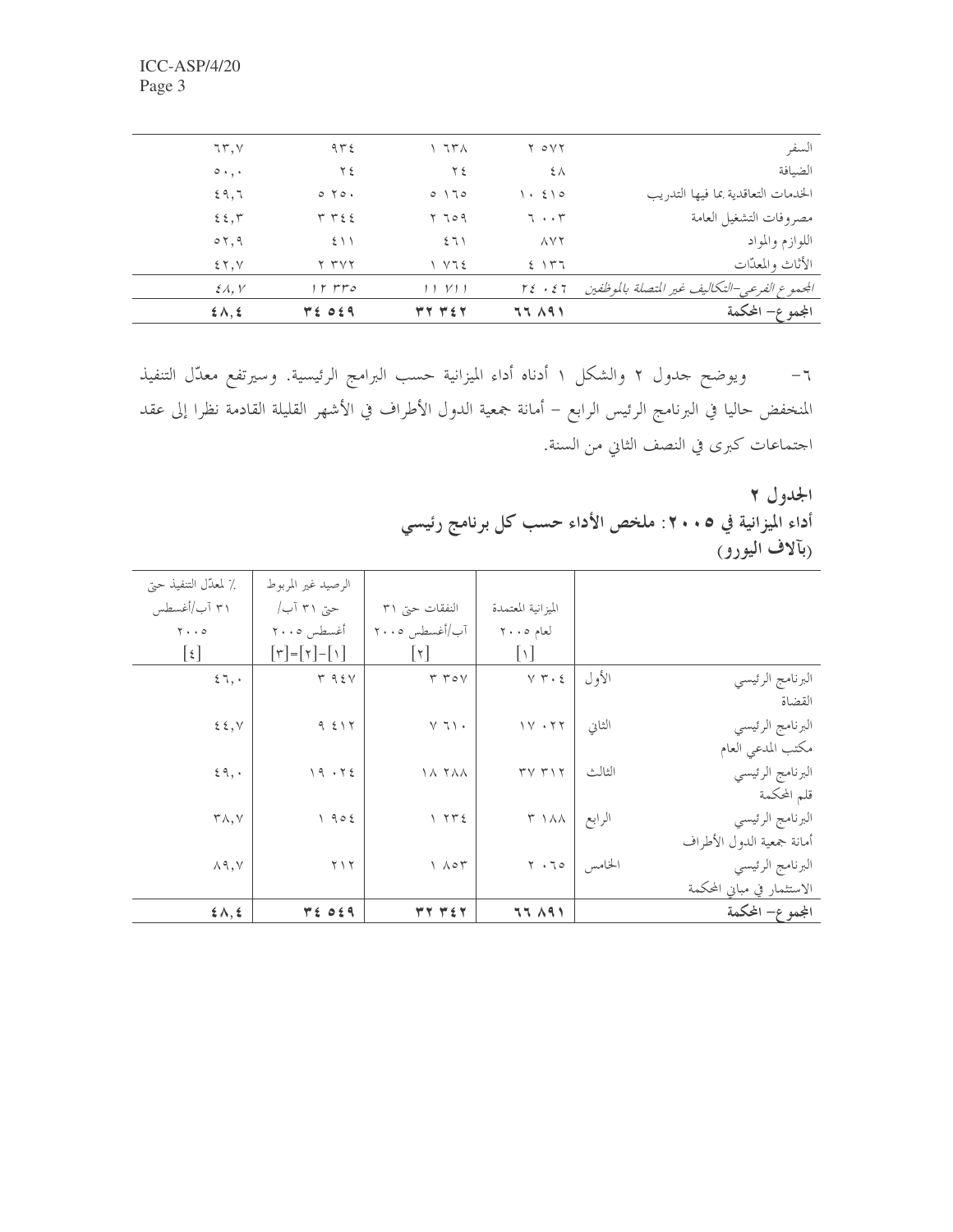

الشكل ١– مقارنة النفقات بالرصيد غير المربوط حسب البرامج الرئيسية حتى ٣١ آب/أغسطس ٢٠٠٥ (بآلاف اليورو)

ويظل صندوق الطوارئ في مرحلة ما بعد الموافقة. فقد تمَّ اتخاذ قرار بتمويل النفقات غير المتوقعة، مثل  $-\vee$ نفقات المكاتب الميدانية، باستعمال الوفورات من مجالات أخرى (مثل استئجار زنازين السجون) وبذلك تمَّ كفالة عدم وجود الحاجة إلى استعمال موارد من صندوق الطوارئ.

نظرة عامة على استخدام الموارد في الأنشطة المتصلة بالحالات

أنشأت المحكمة مكاتب ميدانية في قضية دارفور وفي جمهورية الكونغو الديمقراطية وفي أوغندا. وهذه  $-\lambda$ المكاتب الميدانية لم تكن متوقعة في الميزانية البرنامجية المعتمدة لعام ٢٠٠٥، وتم تمويلها أساسا من الوفورات المتحققة من بنود الميزانية مثل "مصروفات التشغيل العامة" وخاصّة من الوفورات المتحققة من استئجار زنازين السجون والمعونة القانونية داخل قلم المحكمة.

وفي الأشهر الثمانية الأولى من عام ٢٠٠٥ أنفقت المحكمة ٤,٤ مليون يورو على مختلف الحالات  $-9$ (٢,٧ مليون يورو في مكتب المدعى العام و١,٧ مليون يورو في قلم المحكمة). ويتصل معظم هذه النفقات "بالتكاليف الخاصة بالموظفين" على الوظائف الثابتة، "والمساعدة المؤقتة العامة" و"السفر". وبسبب سرية التحقيقات والمداولات لا يجري تقديم مزيد من التفاصيل عن النفقات في مختلف الحالات.